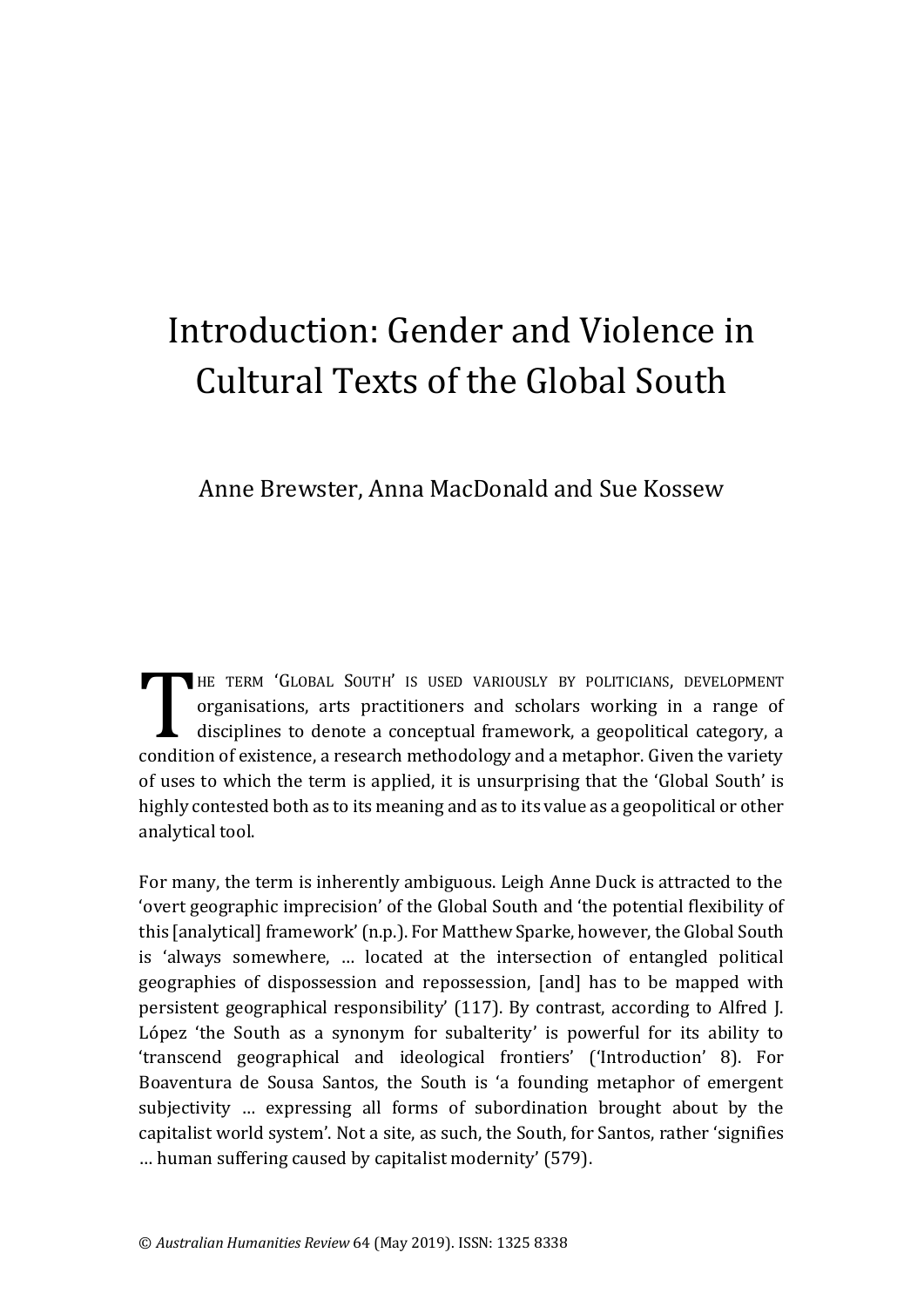But for others the Global South is highly problematic. Rodolgo Magallanes considers the concept to be 'ahistoric and decontextualized', a falsely homogenizing framework for a heterogeneous amalgam of countries with complex histories of colonialism and neo-colonialism (n.p.). And for Dorothy Figueira, the Global South is just 'the latest articulation of alterity … [according to which the] other remains an externally imposed exotic caricature transformed into a cultural text' (144, 145).

This kind of critique of Global South studies is especially evident in the work of scholars writing out of the South, scholarship that often intersects with existing frustrations about Western (or Northern) feminism and responses to instances of gender-based violence. In an article concerned with Western feminist responses to the 2012 gang rape and murder of a young woman on a bus in New Delhi, Elora Halim Chowdhury criticises analyses that fail to illuminate 'globalization and the structural inequalities that play a role in producing both victims and perpetrators of violence' (10). Chowdhury's criticism is directed most clearly at Western feminists who fail to account for this historical and geopolitical context of the Global South and the ways in which this context impacts on acts of gender-based violence. Chowdhury is angered both by a failure to respond by feminists in the Global North who are 'fearful that their attempts to speak out about gender violence in South Asia, Africa, Latin America or formerly colonised regions will reproduce colonial dynamics' and by a response from the Global North that purports to '"rescue" downtrodden women from "backward" cultural traditions' (10). She argues, instead, for 'a transnational analytic of care: one that is not defensive, reactionary, or silencing … that is cognizant of the local *and* global processes that create conditions of vulnerability for women and form the asymmetrical planes in which cross-cultural alliances and solidarity practices must happen' (9).

In light of this, and in spite of Rodolgo Magallanes's criticism that the Global South is 'ahistorical and decontextualized', as a framework, geopolitical category, lived condition and metaphor, the Global South is perhaps most useful for the larger context it gives to questions of gender, labour, poverty, urbanisation and migration. In their introduction to *Concepts of the Global South*, Andrea Wolvers, Oliver Tappe, Tijo Salverda and Tobias Schwarz emphasise the extent to which 'the Global South is contextual', which lends the term its flexibility, but also its inherent ambiguity. As they indicate, this 'is not a static concept. With geopolitical shifts, the definition of the Global South may also change; not only with regard to the meaning of the term, but also … with regard to which countries are considered to be part of the Global South and which are not' (n.p.).

Adopting the Global South as framework for analyses of instances and experiences of gender-based violence requires a number of important shifts in Northern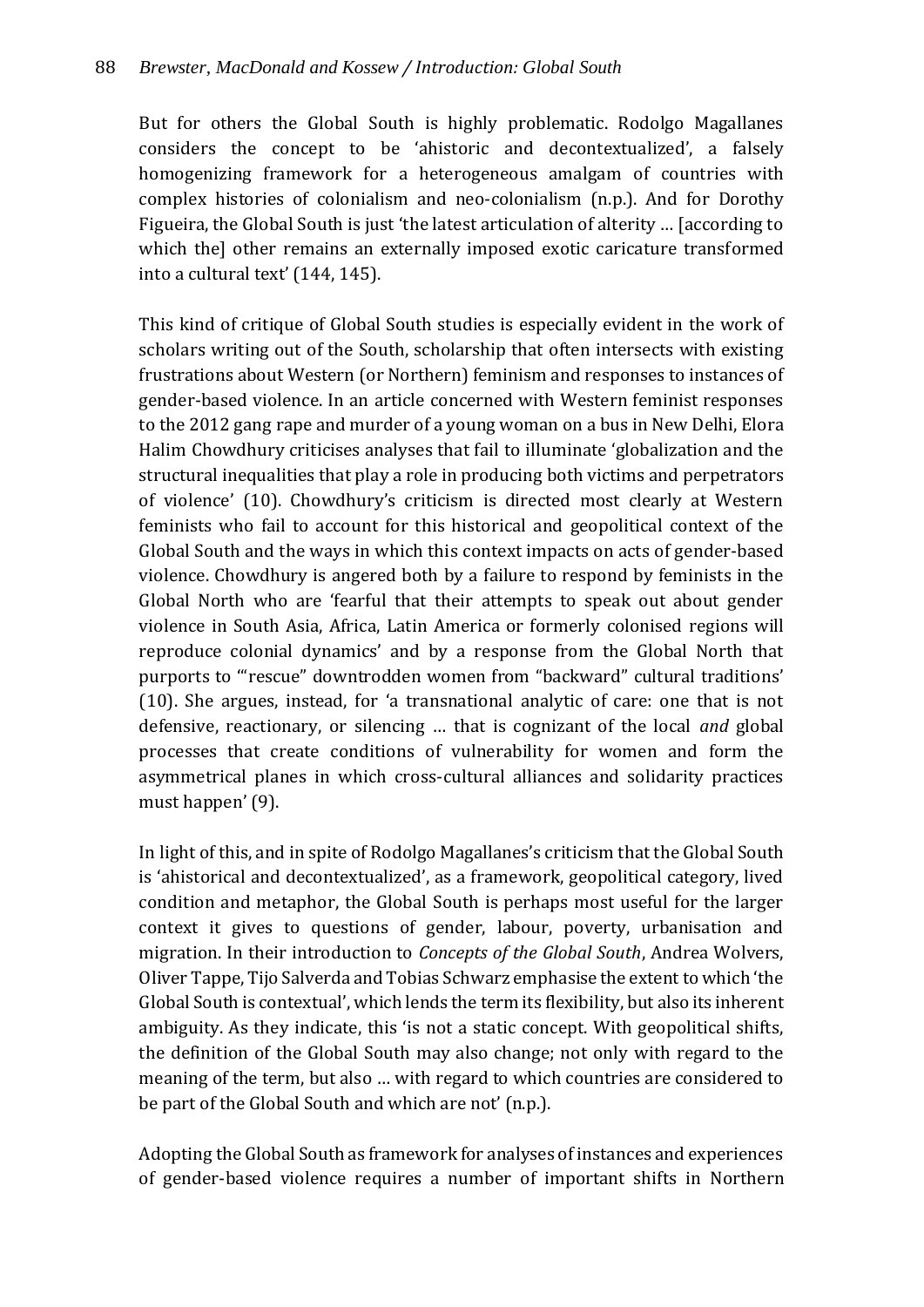gender studies. As Raewyn Connell has indicated, '[w]e need to conceive gender theory itself in new and globally inclusive ways' (53). Part of this re-conception of gender theory requires that Western feminists from the Global North acknowledge that the concerns of Southern feminists may not fit neatly within existing frameworks of gender equality: 'There are critics in the South who argue that identity questions matter little compared with poverty, power and violence' (Connell 57). Vijay Prashad, citing Marie-Angelique Savane, has also indicated this important difference:

In the Third World, women's demands have been more explicitly political, with work, education and health as major issues per se, and not necessarily linked to their specific impact on women. In addition, women of the Third World perceive imperialism as the main enemy of their continents and especially women—something which is rarely fully understood in the North. (121)

In terms of gender-based research into the Global South, this can be seen in analyses of the feminisation of labour and poverty, including the increased vulnerability to violence of women who live in slums with restricted access to water and sanitation and who are required to travel long distances to workplaces (often operated by multi-national companies). For other critics in the South, Connell states, 'identity does matter, but in a different way [to the Global North]', the emphasis in Chile and Brazil, for instance, often being placed on collective rather than individual gender identities (57). This has real implications for analyses of gender-based violence, in particular any analysis that focuses on intimate partner violence.

As indicated by Chowdhury and Connell, gender-based research about the Global South must take account of globalisation and its associated 'structural inequalities'. Annette Trefzer, Jeffrey T. Jackson, Kathryn McKee and Kirsten Dellinger also emphasise the need to interrogate the Global North alongside the Global South. They seek to challenge a nation-based conceptualisation of both the South and the North and look instead for the 'granular way' in which one exists within the other (3-4).

# **The Global South's Spatio-temporality**

The Global South has its own distinctive spatio-temporality (West-Pavlov, 'Toward' 14). It announces overtly its spatial genealogy—'east' and 'west' being concepts that come from the Renaissance, and 'north' and 'south' from the Enlightenment (Levander and Mignolo 9). By bringing the south into focus, the concept of the Global South reverses the pejorative value structurally inherent in this, the lesser of the two terms of the Enlightenment binary, to promote a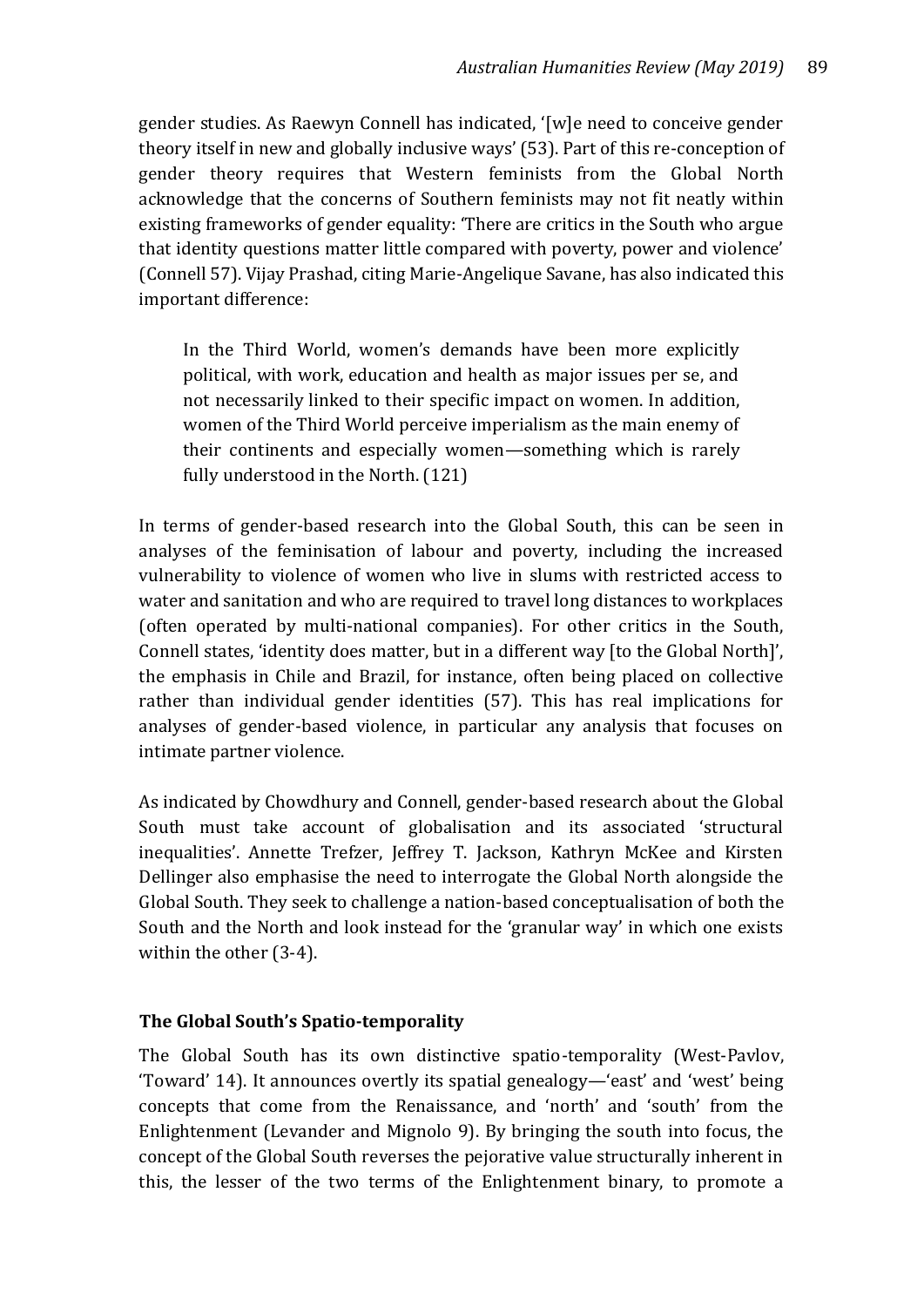## 90 *Brewster, MacDonald and Kossew / Introduction: Global South*

resignifying of the term 'South' as a constituency that is no longer dependent upon defining itself in relation to the more economically dominant constituency, the Global North. In the process the term is unmoored from its strictly geo-political reference. Russell West-Pavlov describes it as a 'supraregionalist' notion ('Toward' 11). As Wolvers, Tappe, Salverda and Schwartz note, 'most people living in the so-called Global South [are] actually living in the northern hemisphere' (1- 2). The geographical slippage in the term 'Global South' is already evident in earlier terms such as 'the west', as Menon (quoting Glissant) suggests: 'the West is not in the West: it is a project not a place' (cited in Menon 38).

While the Global South is commonly figured as incorporating Asia, Africa, the Caribbean and Latin America, numerous commentators have similarly argued that it is not a purely geopolitical category. López suggests that the category designates a condition or orientation rather than a place ('Preface' 1). If the strict geographical definition of the term is to be broadened, then what does the Global South mean? In much of the literature, the term has come principally to point to the 'economic division between rich(er) and poor(er) countries' (Wolvers et al. 1). Where the word 'global' in the term 'Global South' refers to the globalised neoliberal capitalist economy, the terms 'south' and 'north' refer respectively to the 'victims and the benefactors of global capitalism' (Eriksen 4).

One consequence of the unhitching of the concept of the Global South from its geographical moorings is that the term can refer to individuals and communities of subordinate and oppressed peoples *within* Global North countries. As Trefzer, Jackson, McKee and Dellinger argue:

If 'South', unmoored from strict geographic associations, becomes a marker for power comprised by political and economic disenfranchisement and distributed unequally via the conventional hierarchies of gender, race, and class, we can find 'South' in many places: north, east, west, *and* south. (2)

Australia and New Zealand function as markers which unsettle the North-South binary, particularly regarding Indigenous constituencies. If we consider the mainstream cultures of Australia and New Zealand—although located in the southern hemisphere—as sharing the economic status of the Global North (or, as Magallanes suggests, in a slightly different formulation, as 'southern outliers of the North' (9) then we can refer to Indigenous people in Australia and New Zealand as members of a Global South enclave. This may, in fact, be an effective way of foregrounding transnational affiliations and solidarities. Menon, for example, insists that the spatial categories (East, West, North and South) belie the fact that these locations have 'always already [been] miscegenated spaces of movement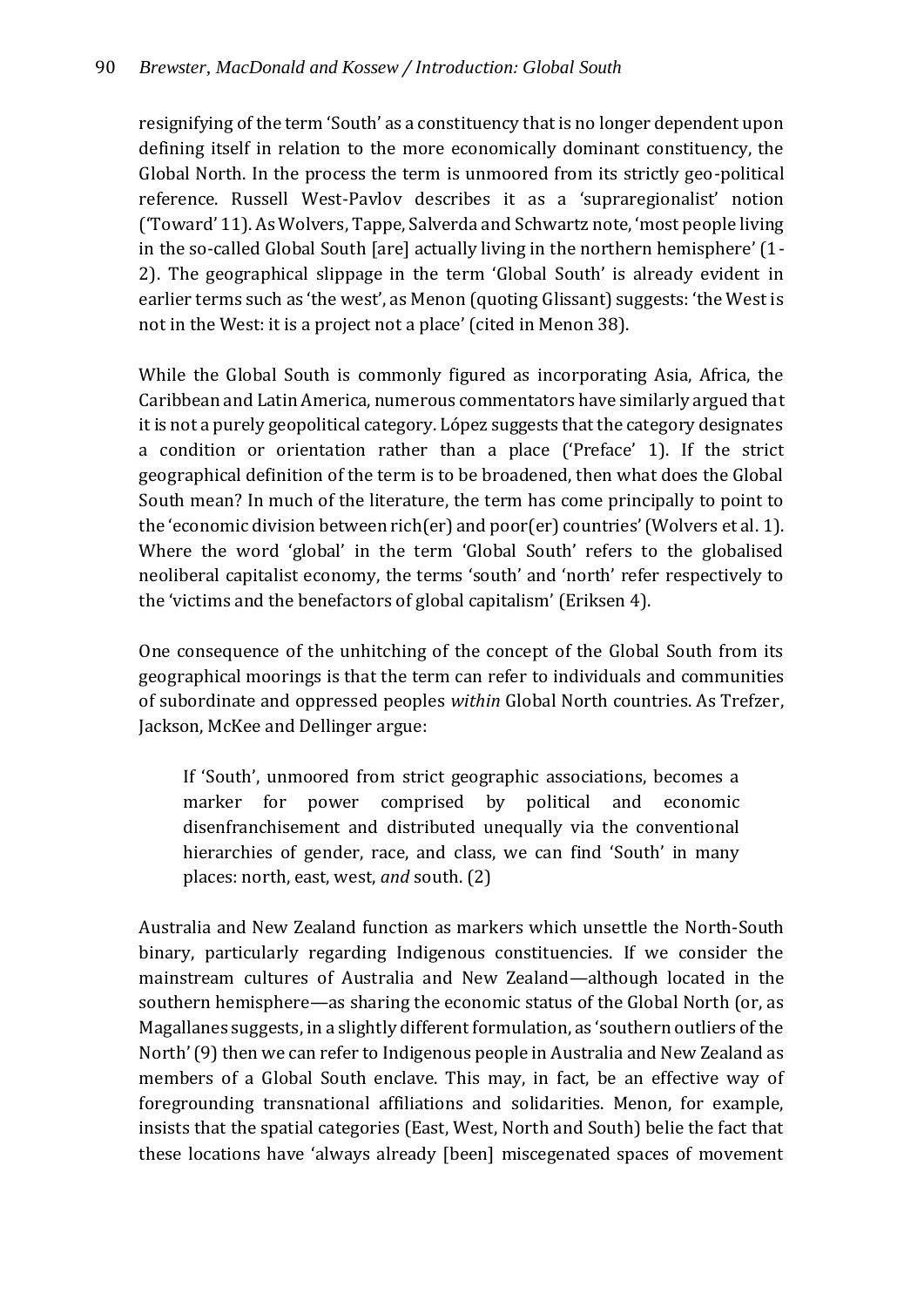and thought' (40) characterised by cultural hybridity and inflected with both local and global practices, and inhabited by 'conjunctural' identities (40).

Indigenous people in Australia—described by writer Alexis Wright as 'the country's poorest and historically most mistreated population' (64)—can be seen, on account of this subalternity, as a pocket of the Global South within a first-world country. Although the Global South designates subalternity, it is also used to foreground the various agencies that subaltern groups draw upon. López argues that the term Global South serves 'as a signifier of oppositional subaltern cultures' ('Preface' v).  $1$  If the Global South is a designation for those people and communities impacted negatively by globalisation, it also signifies a repository of survival, hope and courage. Pramod K. Nayar describes the new public modernities which emerge from the Global South as characterised by the themes of 'inequality [and] discrimination' but also of 'fundamental freedom, resistance and protests' and, we would add, creativity (242). The subjects in southern spaces that are analysed in this special section of *AHR* are figures not just of suffering and struggle but also of strength, resourcefulness and agency.

Wright, quoted above, stresses the power of Aboriginal story-making and storytelling to intervene in and interrupt the stories by non-Indigenous people which dominate the media (68). We can see the importance of Indigenous literature as an instance of Indigenous story-making and storytelling in essays by Chris Prentice and Sue Kossew in this special section of *AHR*. The Māori and Aboriginal writers referred to in these two essays describe the many agencies of First Nations people and their resilience and survival. In positioning Indigenous literatures in Australia and New Zealand as part of the Global South we foreground their globalised consciousness and connectivity. Tara June Winch, an Australian writer of Wiradjuri, Afghan, and English heritage, whose collection of stories *After the Carnage* is the subject of Sue Kossew's essay, has set her stories in a wide range of locations across the globe and engages in an exploration of the role of global organisation such as the UN and its failure to support and enable the mobility of people from the Global South. She, in effect, aligns Aboriginal issues with those facing people from the Global South—such as entrenched poverty and other forms of disadvantage.

She is not the first Aboriginal writer to evince a strong transnational imaginary. As early as 1989 the great writer and activist Oodgeroo wrote about the common decolonising aim of many constituencies in what has been identified as the Global South. In a speech to mark the occasion of her being awarded an honorary doctorate by Griffith University, she said that 'there can be no doubt that the

 $\overline{a}$ 

 $<sup>1</sup>$  He stipulates that these 'oppositional cultures' are located in 'Africa, Central and Latin America,</sup> much of Asia, and even those 'Souths' within the larger perceived North, such as the US South, the Caribbean and Mediterranean Europe' (López, 'Preface' v).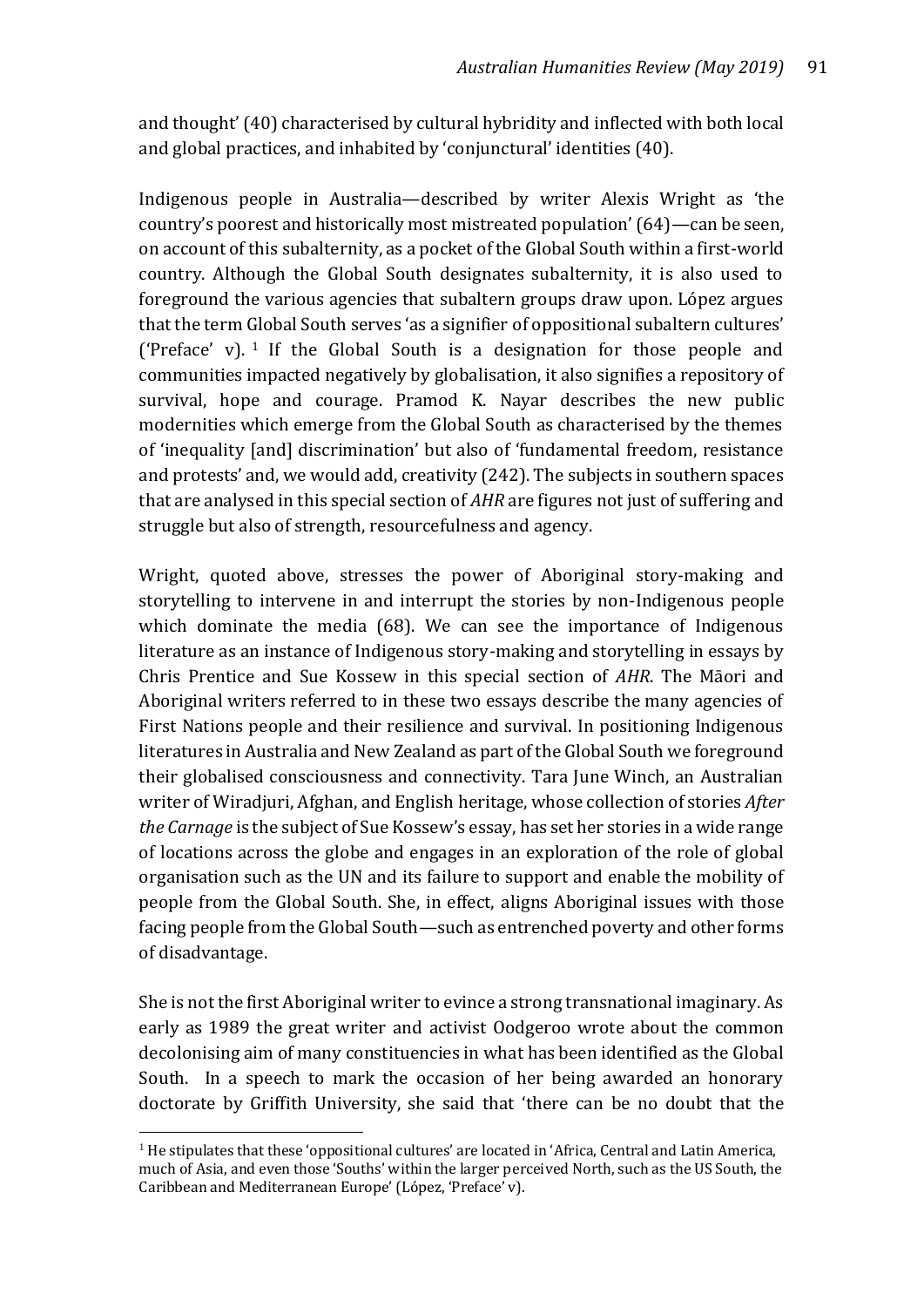grassroot peoples of the Southern Hemisphere are embarking on a natural course of balance' (Oodgeroo 106). Referring to the (then imminent) overthrow of the apartheid regime in South Africa, she described similar decolonising impulses in the Pacific and South America, where people longed to be free of the 'evil and ugly colonial yoke' (106). She suggested that these impulses heralded the 'very real beginning of the Southern Hemisphere of the future, if indeed there is to be a future for humankind under the umbrellas of nations who have at their heads fascist, nationalist boys who long to play with atomic toys' (106). Oodgeroo's formulation, 'the Southern Hemisphere of the future', appears to correspond to the category of the Global South (which arose around the time of Oodgeroo's statement in the early 1990s) and its passionate aspirations for what Levander and Mignolo call 'decolonial emancipations' and 'new horizons of life' (5). Oodgeroo articulates what scholars have defined as the temporality of the Global South: namely, its trenchant and urgent investments in alternative futurities (West-Pavlov, 'Toward' 12). In an age when many Aboriginal people are concerned about the silencing of Aboriginal people in the political mainstream, about the lack of Aboriginal viewpoints in many public spheres (Wright) and the dominance of sensationalised, negative stories about Indigenous people in the media, it is important that the work of literary writers, such as those discussed by Prentice and Kossew, circulate broadly to as wide an audience as possible.

If Australian Indigenous literature foregrounds transnational linkages with other constituencies of the Global South, the same can be said of Māori and Pacific Island poets and fiction writers whose rhetoric of decolonisation strongly suggests an awareness of and connection with other colonised Indigenous peoples. The poem by Kathy Jetnil Kijiner that Chris Prentice cites in her essay in this issue clearly articulates a global consciousness in the ways it looks to make connections with other regions of the Global South which are imperilled or displaced by rising sea levels and climate change. Her poem identifies the common threat to these countries of the global political and business interests which compound and ignore their plight. Like Australian Indigenous texts, those analysed by Prentice indicate that Māori and Pacific Island writers are also centrally concerned with alternative futures.

If Indigenous and Pacific Island literatures evince a transnational imaginary and common investments in the urgency of alternative futures, the same can be said of the literature from other minority constituencies in Australia. In her essay, Anne Brewster discusses an Indian-Australian writer Roanna Gonsalves, identifying the ways in which her stories map diasporic moments of renewal in everyday lives. Gonsalves depicts the 'aspirational temporality' (Elze 224) of Indian migrants in Australia who have a dual orientation to their homelands of origin and the new country in which they have arrived. The stories bear witness to the underside of globalisation, to the poverty and disenfranchisement of minoritised people and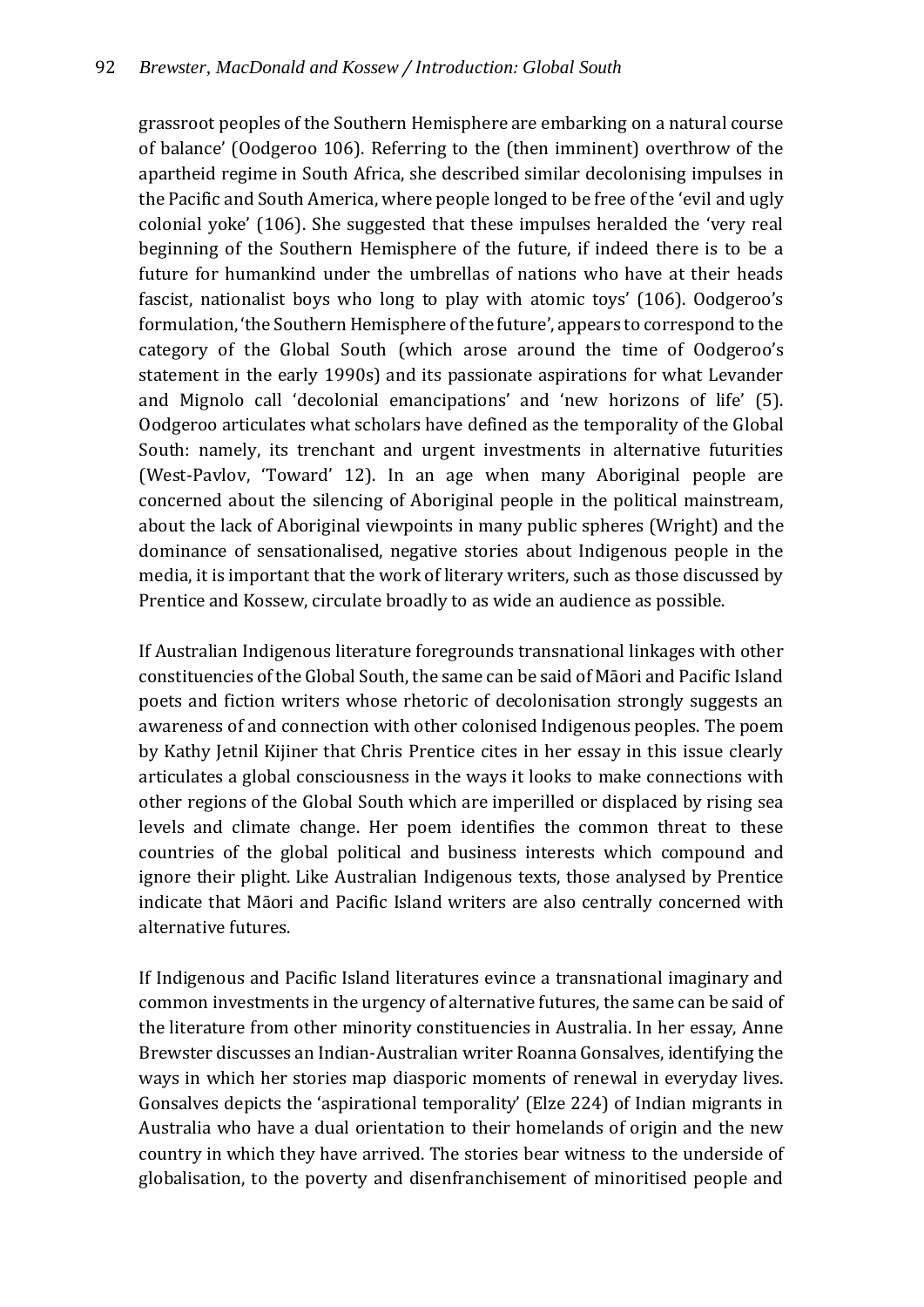the gendering of violence. They explore both the trans and intra-national experience of political and economic disenfranchisment. In critiquing the racialised governance of minoritised people and the reproduction of whiteness they transnationalise the Australian literary canon.

The transnational imaginaries and connectivities, typical of the Global South, which we have identified in the literary texts from Indigenous, Pacific Island, and racialised diasporic writers, are evident in the other essays in this collection as is the theme of alternative and emergent futures. Global connectivities are evident in Sascha Morrell's piece which analyses the South-South relationships of two African American women anthropologists—in the 1930s doing field work in Jamaica and Haiti—with the Jamaican and Haitian women with whom they came into contact. Morrell scrupulously examines the differences as well as the unexpected continuities between the African-American women and the women whom they were researching. Embodying subtle modes of resistance to colonial and white supremacist domination and the violence implicit in these gendering regimes, both the African American and the Haitian women in Morrell's study are strongly oriented towards alternative and emergent futures. In her essay on women's violence in Australian cinema, Janice Loreck argues that gender violence in Australian film is shaped by the industrial relationships between the Global North and South, particularly the northern cinema industry in Western Europe and North America. She quotes Mattias Frey, arguing that small national cinema industries such as Australia's focus on violent content in order to comply with northern taste-makers and to 'gain attention and a foothold in a competitive, globalized marketplace' (Frey 122). She identifies violence within the films she discusses as locally situated in that it enacts 'a traumatic repetition of a foundational colonial aggression' (Loreck in this issue). The films under discussion reference a colonising culture in their portrayal of Australia as empty, void, forsaken and without history. The violence the women commit is, in many ways, complicit with this culture; the women do not radically transcend or change their circumstance, in spite of their actions.

#### **Violence**

The cultural representations of women in these five essays address the ubiquitous presence of violence in women's lives and the ways in which gendered violence is variously shaped for example by class, religion, sexuality, nationality, citizenship status, regional isolation, and by discourses of ethnicity, race and whiteness. We draw on a broad definition of violence against women as that which encompasses 'any physical, sexual, psychological, emotional, financial or social harm caused to a woman by individuals (known or unknown to the woman), groups, institutions or states, based primarily or in part on the fact that she is a woman' (Gill, Heathcote and Williamson 1). Globally and in Australia, statistics indicate that the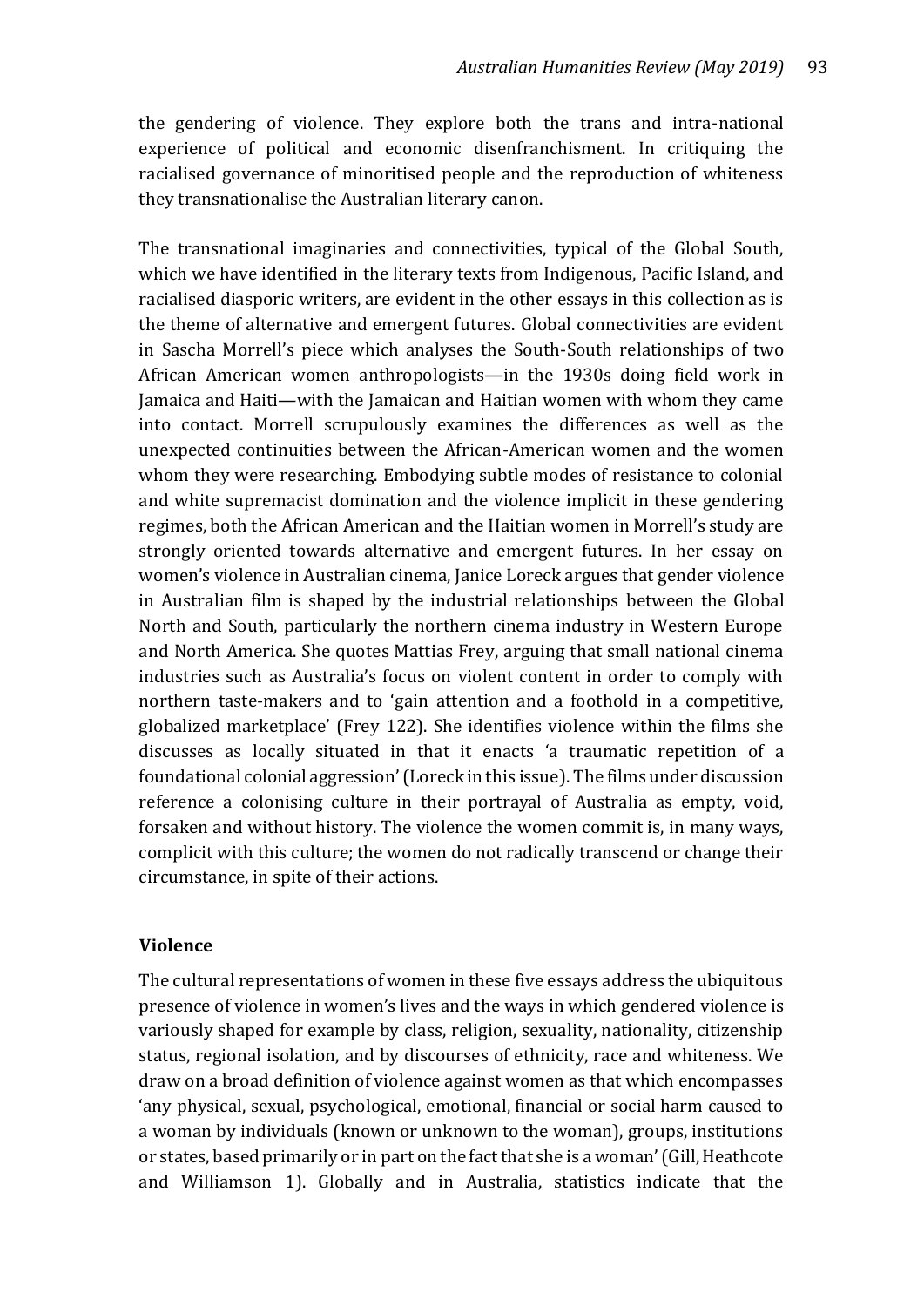overwhelming number of victims of violence are women, and the perpetrators of this violence remain largely men (Australian Institute of Health and Welfare Report 1). Nevertheless, women have multiple and sometimes contradictory or ambiguous relations to violence: as witnesses, accomplices, advocates, perpetrators and survivors, and these essays reflect this multiplicity. Janice Loreck explores the sense of psychic and geographical isolation portrayed in three Australian films which depict women committing or ordering acts of homicide. Loreck examines the ways in which suburbs are depicted in Australian films as places of death and survival for the women inhabiting them who are simultaneously the victims and perpetrators of violence. Similarly, the African American women anthropologists of the 1930s that Sascha Morrell examines are seen as both privileged (complicit in the US imperialism in which they are embedded) and vulnerable (as raced and gendered subjects). They are shown to be ambiguously positioned (on account of their gender, class and race) both in relation to the professional culture of which they are a part and to the Haitian women who are the objects of their fieldwork.

Women's ambiguous relationship to violence has long been the subject of women's literary texts. The aspiring middle-class diasporic Goan women in Roanna Gonsalves' story, 'Full Face', who are the subject of Anne Brewster's essay, are complicit in the exploitation of another Indian diasporic woman located in the precariat. At the same time, one of these middle-class women is herself vulnerable to domestic violence which is shown in this story to be normalised and rendered invisible (by middle-class women themselves). Chris Prentice's essay explores the literary representation of violence in Pacific Island and Māori women's lives indicating how they have borne the brunt of colonisation and the continuing impact of globalisation and its planetary effects. She argues that the gendering and regendering of Indigenous worlds are inseparable from colonial transactions. Sue Kossew's analysis of Indigenous writer Tara June Winch's stories in her collection *After the Carnage* explores Winch's representation of precaritised people, whose lives are marked by poverty and marginalisation, in Europe, America and Australia. The 'carnage' referred to in the collection's title ranges from 'everyday' acts of violence, such as those within families and interpersonal relationships, to global and colonial violence that results in refugees seeking asylum and in the problem of world hunger. In all of these essays, we see that gendering can be a form of violence and that violence is constitutive of gender.

## **Summaries of Essays**

In '"Who Speaks for Culture?" Challenging Gender and Sexual Violence in Māori and Pacific Island Literature in English', Chris Prentice analyses the intersecting pressures of colonisation, diaspora and globalisation to observe that Māori and Pacific Island territories, communities and cultures bear the social, economic, and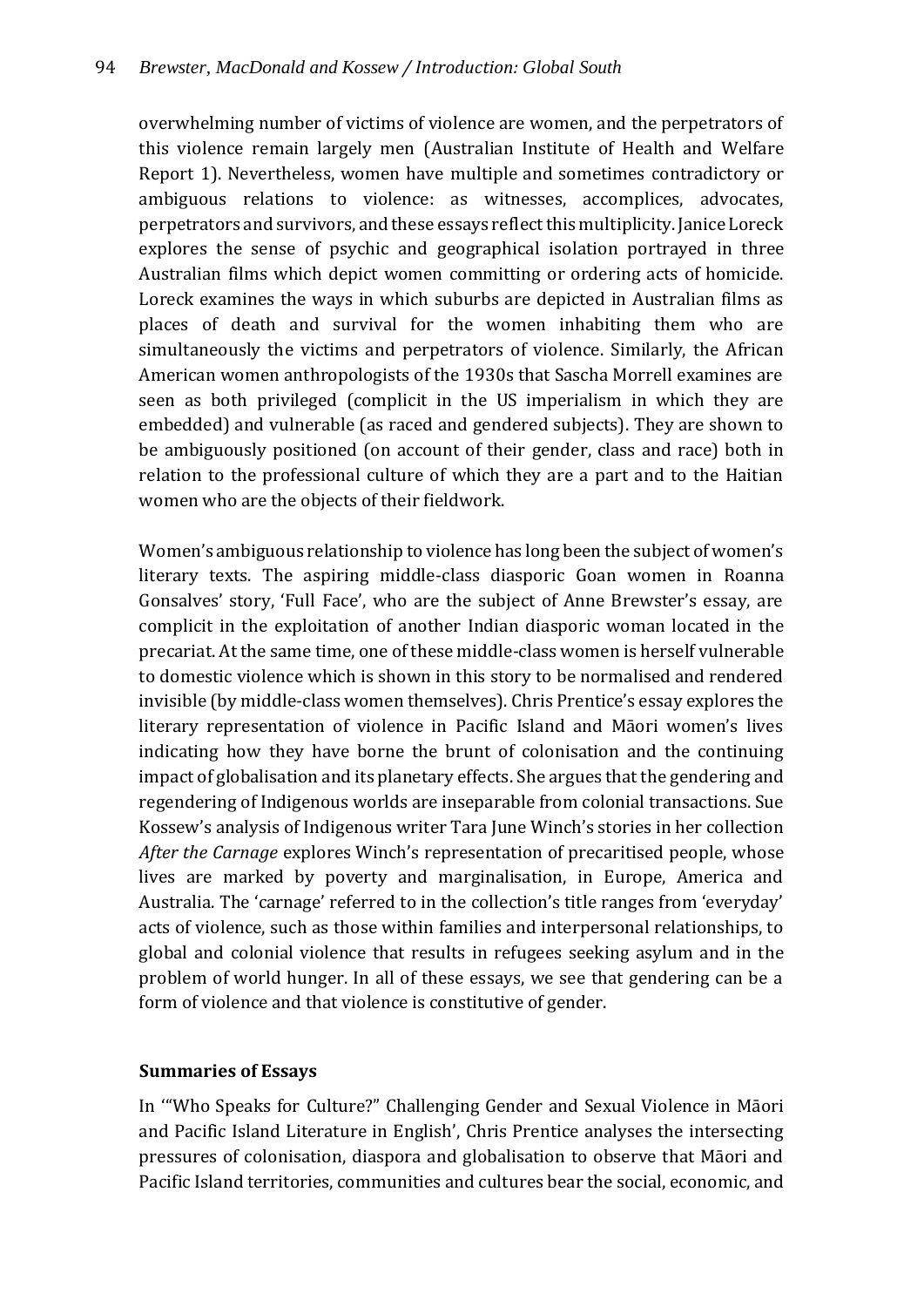environmental brunt of global capitalism whose so-called benefits are weighted strongly towards the North. She suggests that while New Zealand is generally considered an outpost of the Global North in the hemispheric South (Magallanes), and if the South is 'a synonym for subalterity' (López, 'Introduction' 8), then Māori and New Zealand resident Pacific Island peoples constitute a 'Southern' enclave in that first-world country. The Pacific Islands can also be considered part of the Global South. Pacific nations face increasing dependence on international aid, multinational corporations, governments of former colonial powers, and remittances from family members overseas. Tourism threatens and displaces livelihoods and the cultures that sustain them, while translating those cultures (and their subjects) into consumer products, performances and services for others. Like the Māori, Pacific Island peoples are overrepresented among those suffering economic poverty, poor health, poor housing, poor educational attainment, and other measures of disadvantage.

In her analysis of representations of gender and sexual violence in poetry by Selina Tusitala Marsh, Jully Sipolo, Kathy Jetnil-Kijiner, Grace Mera Molisa, Konai Helu Thaman and Tusiata Avia, and in fiction by Patricia Grace, Ngahuia Te Awekotuku and Sia Figiel, Prentice argues that Māori and Pacific Island women writers foreground girls' and women's survival, and their gendered and cultural agency. She suggests that gendered violence can be traced back to the impacts of systemic factors, as well as to intersecting 'traditional' and colonial patriarchy, and Christianity. She analyses the risks that literature representing violence runs in contributing to stereotypes and to a pornography of violence, which reduces women to further victimisation. In detailing the ways in which literature counteracts these deleterious effects—and the popular mediation of gender and sexual violence—through 'imaginative translation and transformation', she argues that Māori and Pacific women writers adumbrate a more enabling conception of culture that both critiques postcolonial globalisation and its planetary impacts, and affirms women's agency.

In her essay '"There is No Female Word for *Busha* [boss] in These Parts": Zora Neale Hurston, Katherine Dunham and Women's Experience in 1930s Haiti and Jamaica', Sascha Morrell analyses the condition of women in the United States and Haiti. She starts with a discussion of the work of the two African-American anthropologists working in the Caribbean, Hurston and Dunham, and the professional relationship between them. She notes the lack of co-operation between the two and argues that their reliance on white male mentors made their professional relationship a competitive one. She also notes that Hurston and Dunham's male colleagues made them racialised objects of study, demonstrating the vulnerability of these two professional women to primitivist stereotyping. In these instances, Morrell traces evidence of continuity between the experience of women in the US South and women in the Caribbean Global South, although she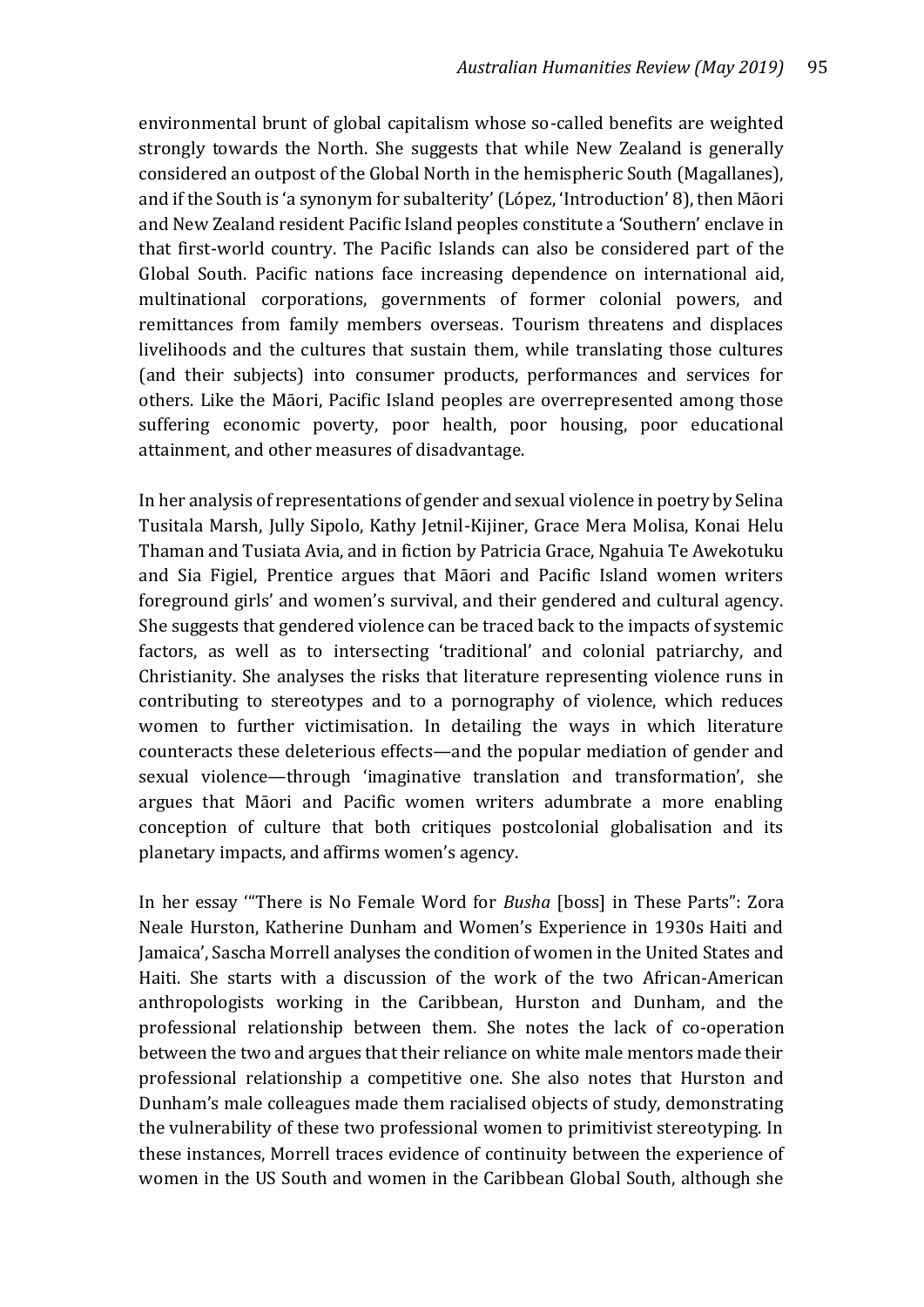notes the asymmetries of women's positions in the two very different locations. The Caribbean, she argues, produces an ironic mirror for the operations of patriarchy in America.

Both women evinced ambivalence towards the imperialist discourse of white US authority and superiority in relation to the Caribbean. Morrell argues that, despite instances in their work where Hurston and Dunham appeared to collude with first-world privilege and to be complicit in reproducing imperial relations with the Global South and epistemological violence against the women of the Global South, there were also instances in which they were aware of the imperial and gendered dimensions of their projects. In their work, they challenged the conventions of anthropological writing and demonstrated an awareness of the limits of their own ability to know authoritatively. In critiquing stereotypes and analysing Haitian women's central contribution to everyday life and to practices such as 'voodoo', Dunham and Hurston traced Haitian women's exclusion from social and political power.

Janice Loreck's essay 'Stranded in Suburbia: Women's Violence in Australian Cinema' considers representations of women's violence in Australian film, a national cinema known for its interest in aggressive masculinity and interpersonal violence. The essay engages with 'the South' in two ways: as an industrial condition that affects filmmakers' creative choices, and as a narrative trope—a sense of psychic and geographical isolation—that infiltrates Australian storytelling. The paper's first section considers how the contemporary film industry incentivises Australian filmmakers to produce dark, challenging films as a way of getting noticed on the Northern festival circuit that offers an entry point to the powerful global film industry.

The article's second section examines how the South operates symbolically in Australian films. Loreck argues that Australian suburbs constitute a remote, antipodean South, characterised in Australian films as isolated places of death and survival. This section considers how texts such as *Suburban Mayhem* (Paul Goldman 2006), *Animal Kingdom* (David Michôd 2011) and *Hounds of Love* (Ben Young 2016) attribute women's violence to a psychic state of isolation and loneliness, which is in turn connected to a long history of conceptualising the nation as physically removed, its (non-Indigenous) inhabitants trapped and stranded. Violent masculinity, also linked to foundational colonial aggression, is portrayed in these films as emerging from the conditions of suburbia which become symbolic of the violent protagonists' immobility, entrapment and isolation. While Loreck notes that western cultural narratives conventionally frame women's violence as exceptional, in these three films women commit or arrange acts of homicide. Women, like men, are represented as trapped in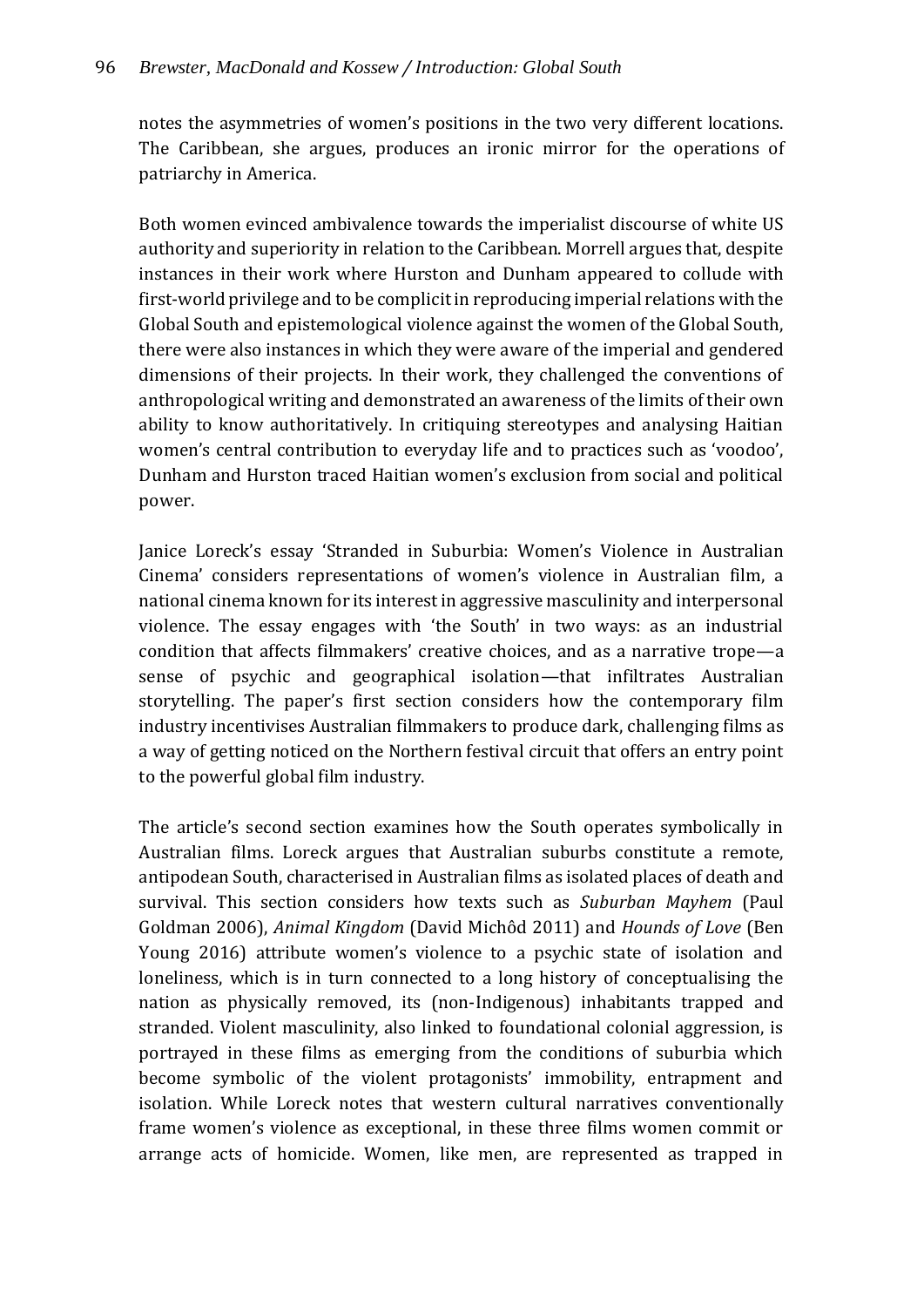suburbia and positioned ambiguously in relation to violence, as both victims and as perpetrators.

Two of the essays discuss Australian short story collections published in 2016. Sue Kossew's essay, 'Precarity and Survival in Tara June Winch's *After the Carnage*', examines five selected short stories from Winch's collection within a framework of contemporary global identities. Kossew points out the diverse range of Winch's thirteen stories in the collection that spans geographical settings including Australia, the United States, France, Turkey, Pakistan and China (among others) and includes characters from equally diverse nationalities, ethnicities and class backgrounds as well as gendered identities. She suggests that a common thread in the collection is Winch's thematic focus on the precarious lives, disadvantage and marginalisation of a number of the characters or the encounter with such disadvantage by those who are more privileged. In a number of stories, Winch illustrates how alliances may be formed among characters from very different backgrounds and nationalities in the kind of 'maps of affinities' that Menon suggests are generative of Global South 'archipelagic thinking' (40). A strong theme that emerges from the collection is the resilience and survival of the characters despite the precarity of their lives.

Anne Brewster's essay, 'Violence, Precarity and the Intersection of Race, Class and Gender in Roanna Gonsalves' *The Permanent Resident*', analyses, in Gonsalves' short story collection, the class, ethnic and religious specificities of the diasporic Goan Catholic community in Sydney and the power hierarchies and complicities within that community. Brewster focuses on how various immigrant characters in the stories are precaritised on account of their race, gender and class and how they negotiate the violence to which they are subjected as racialised 'others' in the white nation. She examines how literature by minoritised authors such as Gonsalves can be seen as transnationalising the Australian imaginary in general and Australian literature in particular by addressing how race and whiteness are reproduced and circulated. She analyses the racialisation of diasporic subjectivities and the maintenance of hegemonic whiteness by charting the ways in which the characters embody multidirectional forms of belonging outside the racialised narratives of the white nation's 'others'.

The stories from the collection that she analyses depict physical and emotional violence against minoritised women and the violence of racialised pressure to assimilate. In the story, 'Full Face', for example, the minor character, Sheetal, whose class and ethnicity make her a member of the Global South, epitomises the normalizing of violence against women (and feminicide) in the precariat just as the narrrator's husband's emotional bullying is normalised in middle-class marriage. Other stories deal with hypocrisy and violence in the Church, racist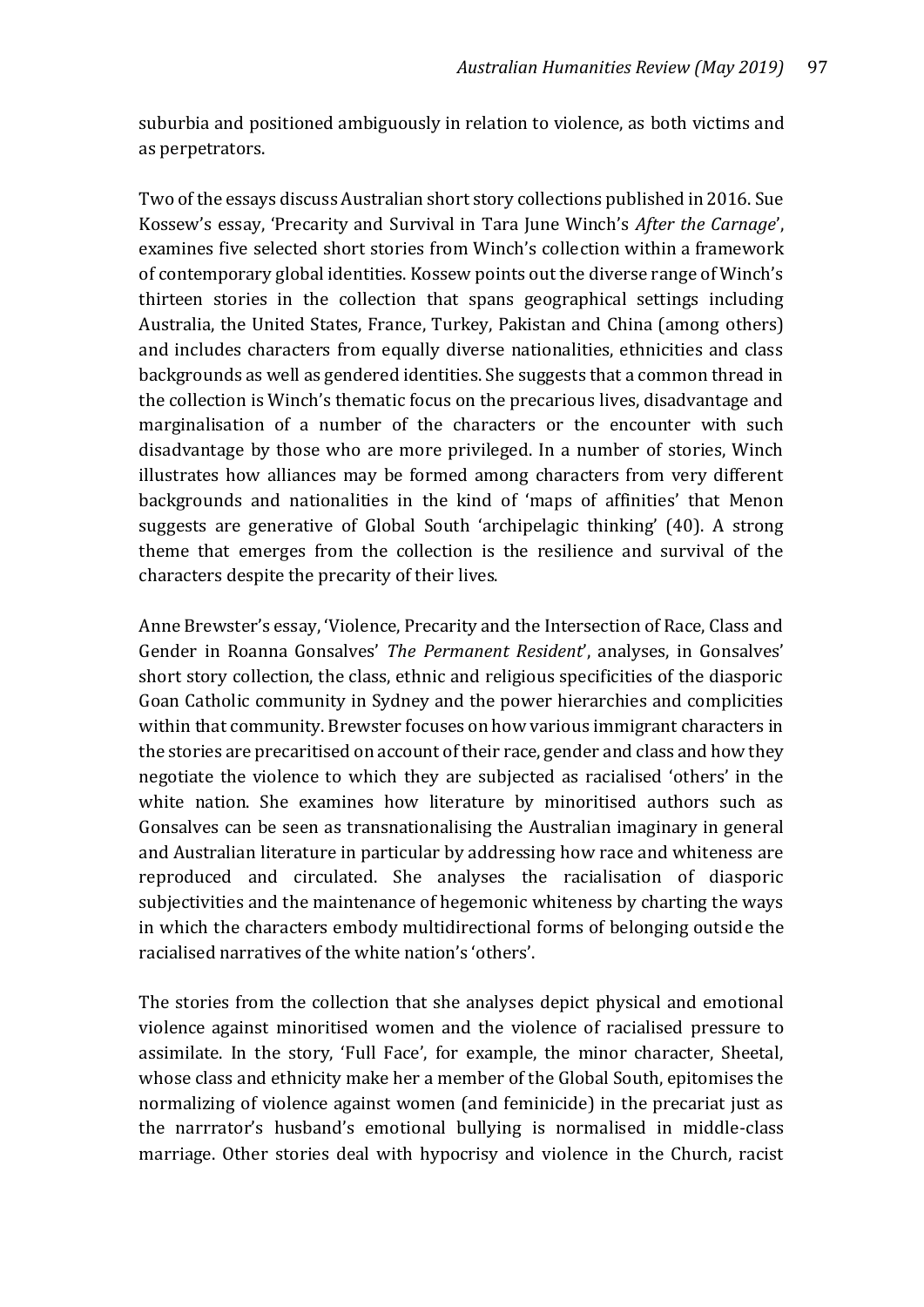aggression and the instability of the cultural capital of exotic 'otherness' as well as the conjunction of race, subordinate masculinity and violence.

\*\*\*

This special section on 'Gender and Violence in cultural texts of the Global South' draws on the Global South as an 'open-ended and inclusive category' (Sparke 123). Olaf Kaltmeier suggest that, if nothing else, the term the 'Global South', in spite of its ambiguities and fuzziness, has 'been of great benefit in re-introducing studies on Africa, Asian and Latin America'—and, we might add, other marginalised literatures and peoples—into the academic field and placing topics that were once peripheral at the centre of that field (10). The essays in this collection focus on just such literatures and cultures, bringing texts from and research on Indigenous and minoritised women and histories together under the banner of the Global South. It explores women located in southern spaces and their ambiguous and ambivalent relationships with violence. Drilling down into their subject matter, each of the authors in this collection points to the fact that gendered violence (and the various forms of violence perpetrated by women) emerge from structural relations with wider forces (markets, corporations and global processes) which disadvantage women, especially poor and isolated women (Menjívar and Walsh 5). This structural violence indexes the internationalisation of inequalities and hierarchies (Menjívar and Walsh 6). The multiple forms and connections of this violence, women's agencies in resistance and self-empowerment, and their vision of alternative futurities, are the subject of these essays' enquiry. It is to be hoped that analyses of the 'shared condition at the margins', which López suggests is definitive of constituencies located under the banner of the Global South ('Introduction' 1), will open up further South-South dialogues.

**ANNE BREWSTER** is based at the University of New South Wales. Her research interests include Australian Indigenous literatures, Women's literatures, minoritised women's literatures, critical race and whiteness studies, violence studies, cross-racial research methodologies and explorative critical writing methodologies. Her books include *Giving This Country a Memory: Contemporary Aboriginal Voices of Australia* (2015), *Literary Formations: Postcoloniality, Nationalism, Globalism* (1996), *Reading Aboriginal Women's Autobiography* (1995, 2015), *Towards a Semiotic of Post-colonial Discourse: University Writing in Singapore and Malaysia 1949-1964* (1988) and *Notes on Catherine Lim's Little Ironies: Stories of Singapore*, with Kirpal Singh (1987).She co-edited, with Angeline O'Neill and Rosemary van den Berg, an anthology of Australian Indigenous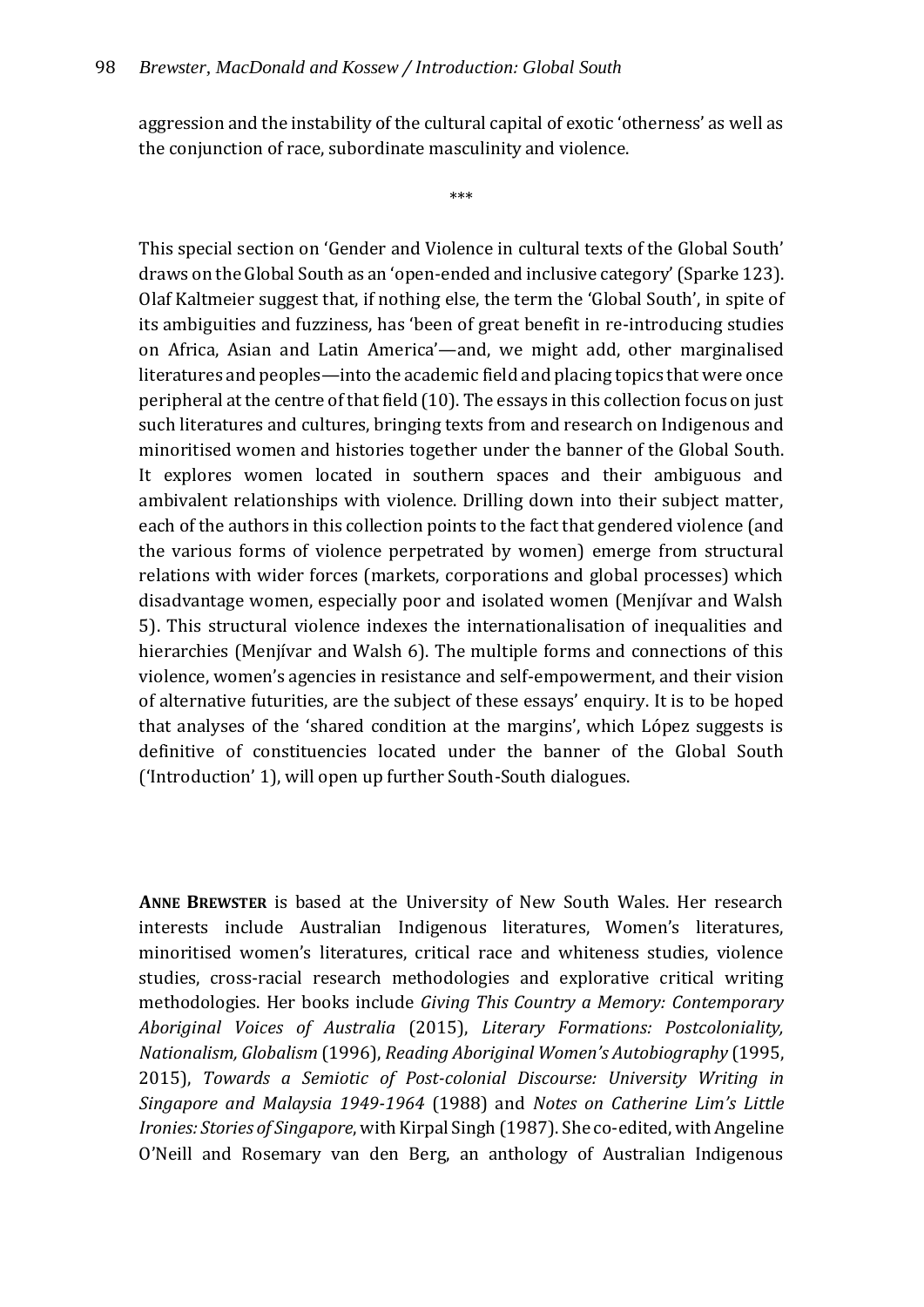Writing, *Those Who Remain Will Always Remember* (2000). Anne Brewster is the series editor for *Australian Studies: Interdisciplinary Perspectives* (Peter Lang).

**ANNA MACDONALD** is a writer who has worked as a Research Associate at Monash University where she was awarded her PhD. She publishes regularly with *3AM: Magazine* and *The Australian Book Review* and her short stories have appeared in international anthologies. Anna's research focuses on spatial poetics and the topographical imagination. She has written numerous essays on W. G. Sebald, Gaston Bachelard, and contemporary artists including Susan Norrie, Cindy Sherman, and Jenny Holzer. Anna also convenes the Salon Series of readings and conversations at Melbourne's Paperback Bookshop.

**SUE KOSSEW** is Chair of English and Literary Studies at Monash University. Her research is in contemporary postcolonial literatures, particularly J. M. Coetzee and contemporary Australian and South African women writers. Her monographs include *Pen and Power: A Post-Colonial Reading of J. M. Coetzee and André Brink*  (Rodopi, 1996), *Writing Woman, Writing Place: Australian and South African Fiction* (Routledge, 2004) and, with Anne Brewster, *Rethinking the Victim: Gender, Violence and Contemporary Australian Women's Writing* (Routledge, 2019). She has edited a number of volumes on Coetzee as well as *Lighting Dark Places: Essays on Kate Grenville* (Rodopi, 2010). She is a Fellow of the Australian Academy of the Humanities.

# **Works Cited**

- Australian Institute of Health and Welfare. *Family, Domestic and Sexual Violence in Australia 2018*. Cat. no. FDV 2. Canberra: AIHW, 2018.
- Chowdhury, Elora Halim. 'Violence Against Women: We Need a Transnational Analytic of Care.' *Tikkun Magazine* 29.1 (2014): 9-10, 55-6.
- Connell, Raewyn. 'Meeting at the Edge of Fear: Theory on a World Scale.' *Feminist Theory* 16.1 (2015): 49-66.
- Duck, Leigh Anne. 'The Global South via the US South.' *Concepts of the Global South: Voices from Around the World*. Ed. Andrea Wolvers, Oliver Tappe, Tijo Salverda and Tobias Schwarz. Global South Studies Centre, University of Cologne, Germany, n.d. <http://gssc.uni-koeln.de/node/452>. Link no longer active.
- Elze, Jens. 'Genres of the Global South: The Picaresque.' *The Global South and Literature*. Ed. Russell West-Pavlov. Cambridge: Cambridge UP, 2018. 223- 34.
- Eriksen, Thomas Hylland. 'What's Wrong with the Global North and the Global South.' *Concepts of the Global South: Voices from Around the World*. Ed. Andrea Wolvers, Oliver Tappe, Tijo Salverda and Tobias Schwarz. Global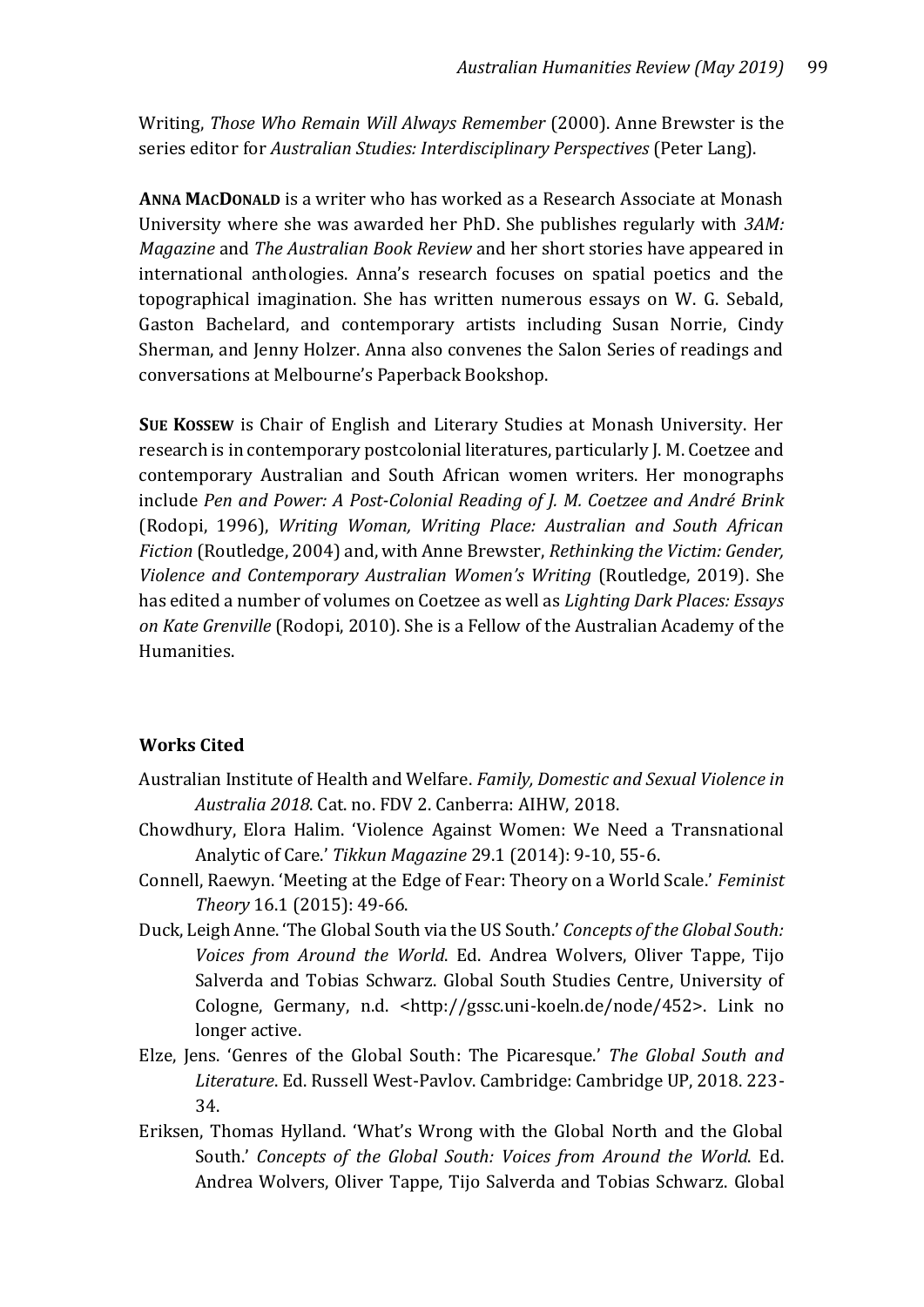South Studies Centre, University of Cologne, Germany, n.d. <http://gssc.uni-koeln.de/node/452>. Link no longer active.

- Figueira, Dorothy. '"The Global South": Yet Another Attempt to Engage the Other.' *The Global South* 1.1 (2007): 144-52.
- Frey, Mattias. *Extreme Cinema: The Transgressive Rhetoric of Today's Art Film Culture*. New Brunswick: Rutgers UP, 2016.
- Gill, Aisha K., Gina Heathcote and Emma Williamson. 'Violence.' *Feminist Review* 112.1 (2016): 1.
- Gonsalves, Roanna. *The Permanent Resident*. Crawley, WA: UWAP, 2016.
- Kaltmeier, Olaf. 'Global South.' *Concepts of the Global South: Voices from Around the World*. Ed. Andrea Wolvers, Oliver Tappe, Tijo Salverda and Tobias Schwarz. Global South Studies Centre, University of Cologne, Germany, n.d. <http://gssc.uni-koeln.de/node/452>. Link no longer active.
- Levander, Caroline and Walter Mignolo. 'The Global South and World Dis/Order.' *The Global South* 5.1 (2011): 1-11.
- López, Alfred J. 'Introduction.' *The Global South* 1.1 (2007): 1-11.
- —. 'Preface and Acknowledgments.' *The Global South* 1.1 (2007): v-vi.
- Magallanes, Rodolfo. 'On the Global South.' *Concepts of the Global South: Voices from Around the World*. Ed. Andrea Wolvers, Oliver Tappe, Tijo Salverda and Tobias Schwarz. Global South Studies Center, University of Cologne, Germany. n.d. http://gssc.uni-koeln.de/node/452. Link no longer active.
- Menjívar, Cecilia, and Shannon Drysdale Walsh. 'The Architecture of Feminicide: The State, Inequalities, and Everyday Gender Violence in Honduras.' *Latin American Research Review.* 52.2 (2017): 221-40.
- Menon, Dilip M. 'Thinking About the Global South: Affinity and Knowledge.' *The Global South and Literature*. Ed Russell West-Pavlov. Cambridge: Cambridge UP, 2018. 34-44.
- Nayar, Pramod K. 'South of the Graphics.' *The Global South and Literature*. Ed Russell West-Pavlov. Cambridge: Cambridge UP, 2018. 235-49.
- Oodgeroo. 'Custodians of the Land.' *My People*. Milton, Qld: Jacaranda Press, 1970. 103-12.
- Prashad, Vijay. *The Poorer Nations: A Possible History of the Global South*. London: Verso, 2012.
- de Sousa Santos, Boaventura. 'Three Metaphors for a New Conception of Law: The Frontier, the Baroque, and the South.' *Law and Society Review* 29.4 (1995): 569-84.
- Sparke, Matthew. 'Everywhere but Always Somewhere: Critical Geographies of the Global South.' *The Global South* 1.1 (2007): 117-26.
- Trefzer, Annette, Jeffrey T. Jackson, Kathryn McKee and Kirsten Dellinger. 'The Global South and/in the Global North: Interdisciplinary Investigations.' *The Global South* 8.2 (2014): 1-15.
- West-Pavlov, Russell. 'Toward the Global South.' *The Global South and Literature*. Ed. Russell West-Pavlov. Cambridge: Cambridge UP, 2018. 1-20.